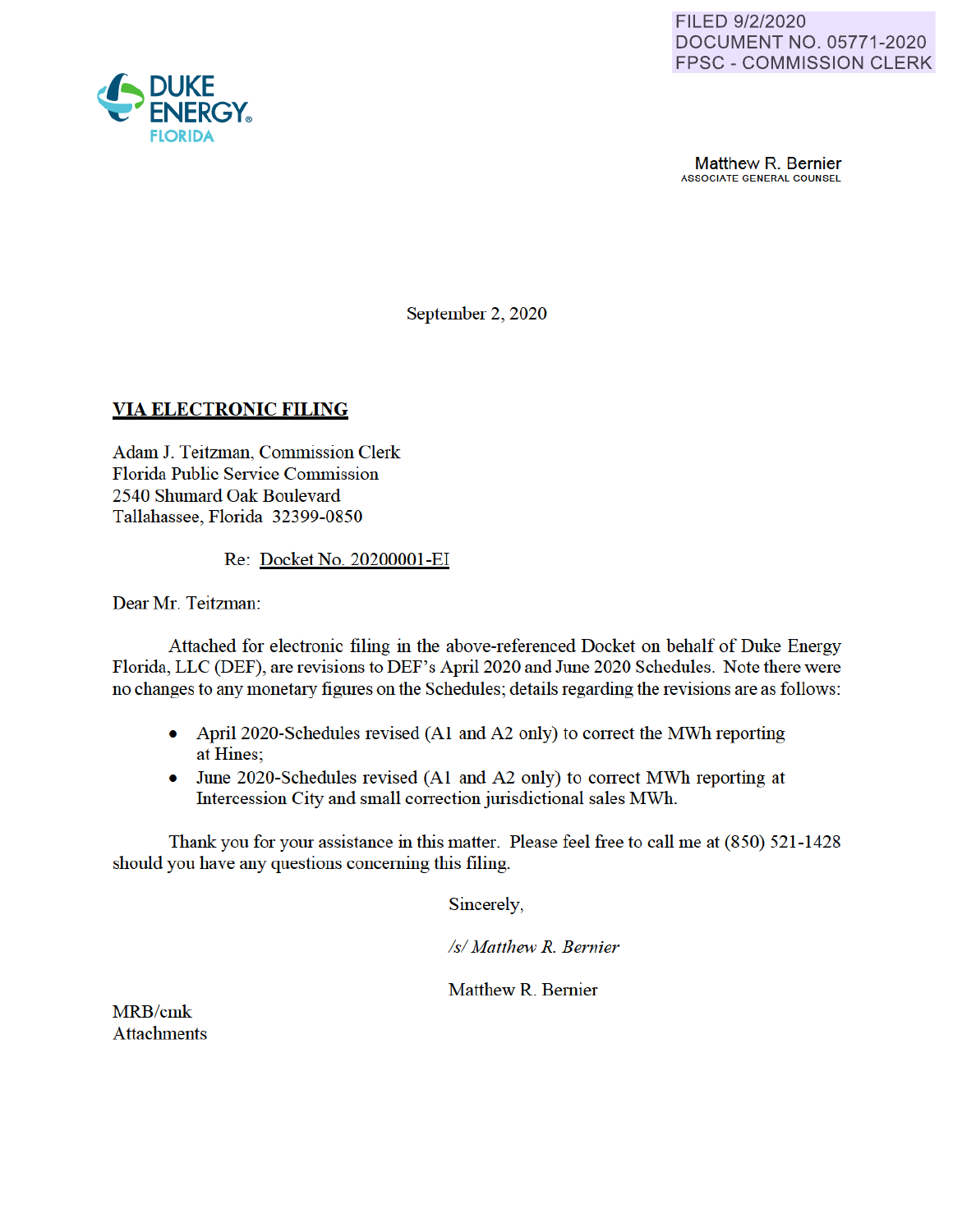### **CERTIFICATE OF SERVICE**

I HEREBY CERTIFY that a true copy of the above-mentioned document has been furnished to the following individuals via e-mail on this  $2<sup>nd</sup>$  day of September, 2020.

|                                         | /s/ Matthew R. Bernier             |
|-----------------------------------------|------------------------------------|
|                                         | Attorney                           |
| <b>Suzanne Brownless</b>                | J.R. Kelly / T. David              |
| Office of General Counsel               | Office of Public Counsel           |
| FL Public Service Commission            | 111 W. Madison St., Room 812       |
| 2540 Shumard Oak Blvd.                  | Tallahassee, FL 32399-1400         |
| Tallahassee, FL 32399-0850              | kelly.jr@leg.state fl.us           |
| sbrownle@psc.state fl.us                | david.tad@leg.state.fl.us          |
| J. Beasley / J. Wahlen / M. Means       | Paula K. Brown                     |
| Ausley McMullen                         | <b>Regulatory Affairs</b>          |
| P.O. Box 391                            | Tampa Electric Company             |
| Tallahassee, FL 32302                   | P.O. Box 111                       |
| jbeasley@ausley.com                     | Tampa, FL 33601-0111               |
| jwahlen@ausley.com                      | regdept@tecoenergy.com             |
| mmeans@ausley.com                       |                                    |
|                                         | Maria Moncada / David Lee          |
| Russell A. Badders                      | Florida Power & Light Company      |
| <b>Gulf Power Company</b>               | 700 Universe Blvd. (LAW/JB)        |
| One Energy Place<br>Pensacola, FL 32520 | Juno Beach, FL 33408-0420          |
| russell.badders@nexteraenergy.com       | maria moncada@fpl.com              |
|                                         | david.lee@fpl.com                  |
| Kenneth A. Hoffman                      | James Brew / Laura W. Baker        |
| Florida Power & Light Company           | <b>Stone Law Firm</b>              |
| 134 W. Jefferson Street                 | 1025 Thomas Jefferson St., N.W.    |
| Tallahassee, FL 32301-1713              | Suite 800 West                     |
| ken hoffman@fpl.com                     | Washington, DC 20007               |
|                                         | jbrew@smxblaw.com                  |
| Jon C. Moyle, Jr.                       | lwb@smxblaw.com                    |
| Moyle Law Firm, P.A.                    |                                    |
| 118 North Gadsden Street                | Mike Cassel                        |
| Tallahassee, FL 32301                   | Florida Public Utilities Company   |
| jmoyle@moylelaw.com                     | 1750 S. 14th Street, Suite 200     |
| mqualls@moylelaw.com                    | Fernandina Beach, FL 32034         |
|                                         | mcassel@fpuc.com                   |
|                                         | <b>Beth Keating</b>                |
|                                         | Gunster, Yoakley & Stewart, P.A.   |
|                                         | 215 South Monroe Street, Suite 601 |
|                                         | Tallahassee, FL 32301              |
|                                         | bkeating@gunster.com               |
|                                         |                                    |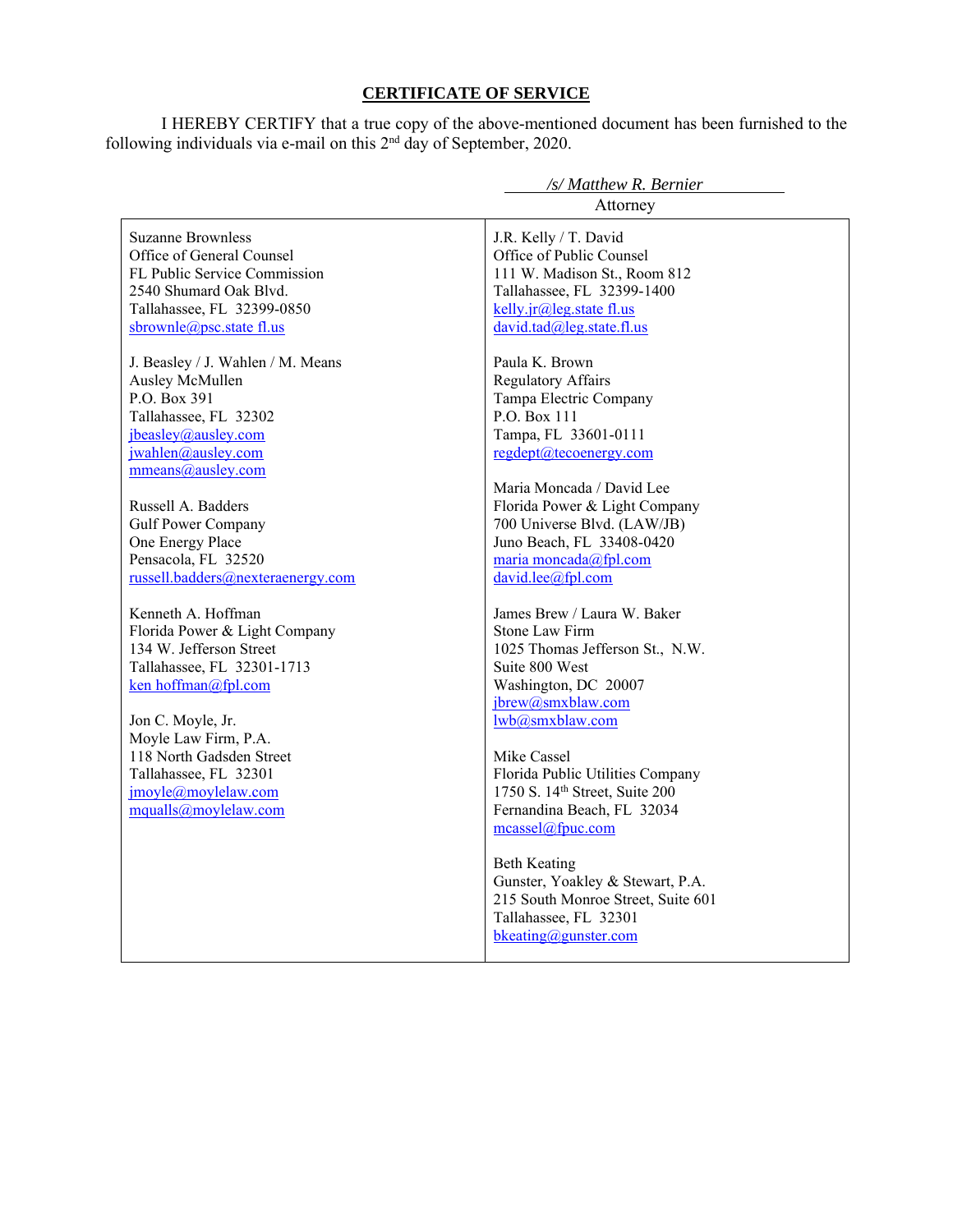Duke Energy Florida, LLC's Revised Schedules A1-A2 for the Reporting Month of April 2020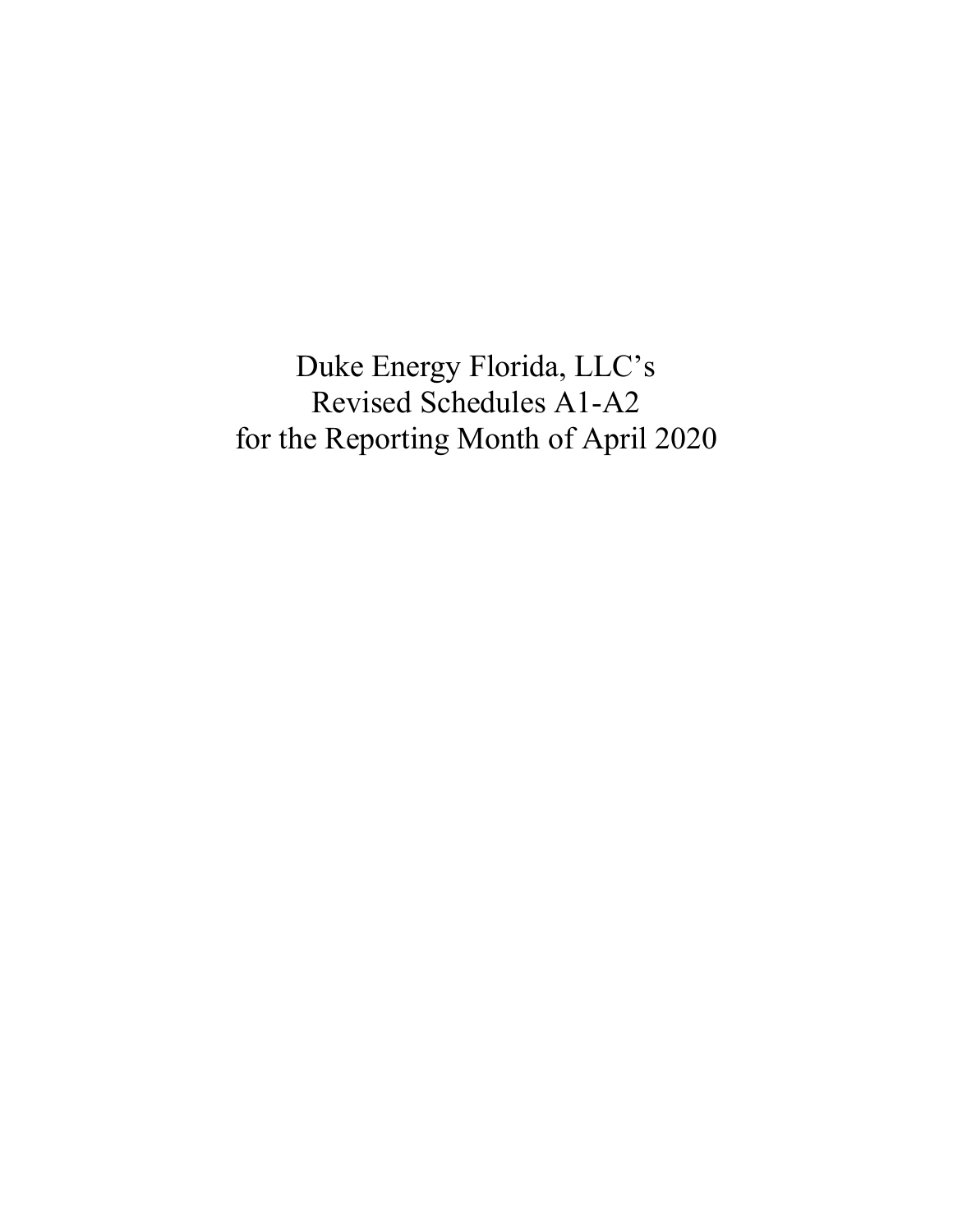#### **DUKE ENERGY FLORIDA FUEL AND PURCHASED POWER**

#### **APRIL 2020**

|                                                                                       |                        | -S                     |                                    |              |                       | MWH                   |                                    | <b>CENTS/KWH</b> |                  |                  |                                    |                  |
|---------------------------------------------------------------------------------------|------------------------|------------------------|------------------------------------|--------------|-----------------------|-----------------------|------------------------------------|------------------|------------------|------------------|------------------------------------|------------------|
|                                                                                       | <b>ACTUAL</b>          | <b>ESTIMATED</b>       | <b>DIFFERENCE</b><br><b>AMOUNT</b> | %            | <b>ACTUAL</b>         | <b>ESTIMATED</b>      | <b>DIFFERENCE</b><br><b>AMOUNT</b> | %                | <b>ACTUAL</b>    | <b>ESTIMATED</b> | <b>DIFFERENCE</b><br><b>AMOUNT</b> | %                |
| FUEL COST OF SYSTEM NET GENERATION (SCH A3)<br><b>COAL CAR SALE</b><br>$\mathfrak{p}$ | 70,415,016<br>$\Omega$ | 75,573,453<br>$\Omega$ | (5, 158, 437)<br>$\Omega$          | (6.8)<br>0.0 | 2,966,264<br>$\Omega$ | 2,934,052<br>$\Omega$ | 32,212<br>$\Omega$                 | 1.1<br>0.0       | 2.3739<br>0.0000 | 2.5757<br>0.0000 | (0.2018)<br>0.0000                 | (7.8)<br>0.0     |
| ADJUSTMENTS TO FUEL COST - MISCELLANEOUS<br>3                                         | 1.147.328              | 1.142.748              | 4.580                              | 0.4          | $\Omega$              | $\mathbf{0}$          | $\Omega$                           | 0.0              | 0.0000           | 0.0000           | 0.0000                             | 0.0              |
| 4 TOTAL COST OF GENERATED POWER                                                       | 71.562.344             | 76,716,201             | (5, 153, 857)                      | (6.7)        | 2,966,264             | 2.934.052             | 32,212                             | 1.1              | 2.4125           | 2.6147           | (0.2022)                           | (7.7)            |
| ENERGY COST OF PURCHASED POWER - FIRM (SCH A7)<br>5.                                  | 1,917,858<br>$\Omega$  | 2,030,868              | (113,010)<br>$\Omega$              | (5.6)        | 93,386<br>$\Omega$    | 73,944<br>$\Omega$    | 19,442<br>$\Omega$                 | 26.3             | 2.0537           | 2.7465           | (0.6928)                           | (25.2)           |
| ENERGY COST OF SCH C, X ECONOMY PURCH - BROKER (SCH A9)<br>6                          |                        | $\mathbf{0}$           |                                    | 0.0          |                       |                       |                                    | 0.0              | 0.0000           | 0.0000           | 0.0000                             | 0.0              |
| ENERGY COST OF ECONOMY PURCH - NON-BROKER (SCH A9)                                    | 485.384                | 140,019                | 345,365                            | 246.7        | 16,089                | 4,161                 | 11.928                             | 286.7            | 3.0169           | 3.3650           | (0.3481)                           | (10.3)           |
| PAYMENTS TO QUALIFYING FACILITIES (SCH A8)<br>8                                       | 5.410.902              | 9.044.856              | (3,633,954)                        | (40.2)       | 169.832               | 229.922               | (60.090)                           | (26.1)           | 3.1860           | 3.9339           | (0.7479)                           | (19.0)           |
| 9 TOTAL COST OF PURCHASED POWER                                                       | 7.814.144              | 11.215.743             | (3.401.599)                        | (30.3)       | 279.307               | 308.028               | (28.720)                           | (9.3)            | 2.7977           | 3.6411           | (0.8434)                           | (23.2)           |
| 10 TOTAL AVAILABLE MWH                                                                |                        |                        |                                    |              | 3,245,571             | 3.242.079             | 3,492                              | $\mathbf 0$      |                  |                  |                                    |                  |
| 11 FUEL COST OF OTHER POWER SALES (SCH A6)                                            | (85, 510)              | (272, 253)             | 186,743                            | (68.6)       | (5,730)               | (10,009)              | 4.279                              | (42.8)           | 1.4923           | 2.7202           | (1.2279)                           | (45.1)           |
| 11a GAIN ON OTHER POWER SALES - 100% (SCH A6)                                         | (42, 464)              | (71, 407)              | 28,943                             | (40.5)       | (5,730)               | (10,009)              | 4.279                              | (42.8)           | 0.7411           | 0.7135           | 0.0276                             | 3.9              |
| 11b GAIN ON TOTAL POWER SALES - 20% (SCH A6)                                          | - 0                    | $\Omega$               | $\Omega$                           | 0.0          | $\Omega$              | $\Omega$              | $\Omega$                           | 0.0              | 0.0000           | 0.0000           | 0.0000                             | 0.0              |
| 12 FUEL COST OF STRATIFIED SALES                                                      | (2.484.344)            | (1.993.228)            | (491.116)                          | 24.6         | (130.657)             | (110.262)             | (20.395)                           | 18.5             | 1.9014           | 1.8077           | 0.0937                             | 5.2              |
|                                                                                       |                        |                        |                                    |              |                       |                       |                                    |                  |                  |                  |                                    |                  |
| 13 TOTAL FUEL COST AND GAINS ON POWER SALES                                           | (2,612,318)            | (2,336,888)            | (275, 430)                         | 11.8         | (136, 387)            | (120, 270)            | (16, 117)                          | 13.4             | 1.9154           | 1.9430           | (0.0276)                           | (1.4)            |
| 14 NET INADVERTENT AND WHEELED INTERCHANGE                                            |                        |                        |                                    |              | 16.478                | $\Omega$              | 16.478                             |                  |                  |                  |                                    |                  |
| 15 TOTAL FUEL AND NET POWER TRANSACTIONS                                              | 76.764.171             | 85.595.056             | (8.830.886)                        | (10.3)       | 3.125.662             | 3.121.809             | 3.853                              | 0.1              | 2.4559           | 2.7418           | (0.2859)                           | (10.4)           |
| 16 NET UNBILLED                                                                       | (5,519,391)            | 5,601,774              | (11, 121, 165)                     | (198.5)      | 224,737               | (204, 307)            | 429.044                            | (210.0)          | (0.1691)         | 0.2062           | (0.3753)                           | (182.0)          |
| 17 COMPANY USE                                                                        | 296.641                | 387,658                | (91, 017)                          | (23.5)       | (12,079)              | (14, 139)             | 2.060                              | (14.6)           | 0.0091           | 0.0143           | (0.0052)                           | (36.4)           |
| 18 T&D LOSSES                                                                         | 1.813.608              | 5,131,668              | (3,318,060)                        | (64.7)       | (73, 846)             | (187, 161)            | 113,315                            | (60.5)           | 0.0556           | 0.1889           | (0.1333)                           | (70.6)           |
|                                                                                       |                        |                        |                                    |              |                       |                       |                                    |                  |                  |                  |                                    |                  |
| 19 ADJUSTED SYSTEM KWH SALES (SCH A2 PG 1 OF 2)                                       | 76,764,171             | 85,595,056             | (8,830,886)                        | (10.3)       | 3,264,474             | 2,716,202             | 548,272                            | 20.2             | 2.3515           | 3.1513           | (0.7998)                           | (25.4)           |
| 20 WHOLESALE KWH SALES (EXCLUDING STRATIFIED SALES)                                   | (598.761)              | (385, 178)             | (213,583)                          | 55.5         | (25, 344)             | (12, 284)             | (13.060)                           | 106.3            | 2.3626           | 3.1356           | (0.7730)                           | (24.7)           |
| 21 JURISDICTIONAL KWH SALES                                                           | 76.165.410             | 85,209,878             | (9.044.468)                        | (10.6)       | 3,239,131             | 2.703.918             | 535.213                            | 19.8             | 2.3514           | 3.1513           | (0.7999)                           | (25.4)           |
| 22 JURISDICTIONAL KWH SALES ADJUSTED FOR LINE LOSS - 1,00031                          | 76.189.021             | 85.236.294             | (9,047,272)                        | (10.6)       | 3,239,131             | 2.703.918             | 535.213                            | 19.8             | 2.3521           | 3.1523           | (0.8002)                           | (25.4)           |
| 23 PRIOR PERIOD TRUE-UP                                                               | 1.205.224              | 1,205,224              | (0)                                | 0.0          | 3,239,131             | 2.703.918             | 535.213                            | 19.8             | 0.0372           | 0.0446           | (0.0074)                           | (16.6)           |
| 24 TOTAL JURISDICTIONAL FUEL COST                                                     | 77.394.245             | 86.441.518             | (9,047,273)                        | (10.5)       | 3,239,131             | 2.703.918             | 535,213                            | 19.8             | 2.3893           | 3.1969           | (0.8076)                           | (25.3)           |
| 25 REVENUE TAX FACTOR                                                                 |                        |                        |                                    |              |                       |                       |                                    |                  | 1.00072          | 1.00072          | 0.0000                             | 0.0              |
| 26 FUEL COST ADJUSTED FOR TAXES                                                       |                        |                        |                                    |              |                       |                       |                                    |                  |                  | 3.1992           |                                    |                  |
| 27 GPIF                                                                               | 215.975                | 215.975                |                                    |              | 3.239.131             | 2.703.918             |                                    |                  | 2.3910<br>0.0067 | 0.0080           | (0.8082)<br>(0.0013)               | (25.3)<br>(16.3) |
|                                                                                       |                        |                        |                                    |              |                       |                       |                                    |                  |                  |                  |                                    |                  |
| $20.70711$ FUEL COOT FLOTOD DOUNDED TO TUE UELDECT, 201 OF UTOLOMY                    |                        |                        |                                    |              |                       |                       |                                    |                  | 0.000            | 0.007            | (0.010)                            | (0.00)           |

28 TOTAL FUEL COST FACTOR ROUNDED TO THE NEAREST .001 CENTS/KWH<br>\*Line 11a . MWH Data for Infomational Purposes Only<br>\*Line 16 and 18. \$ Data for Informational Purposes Only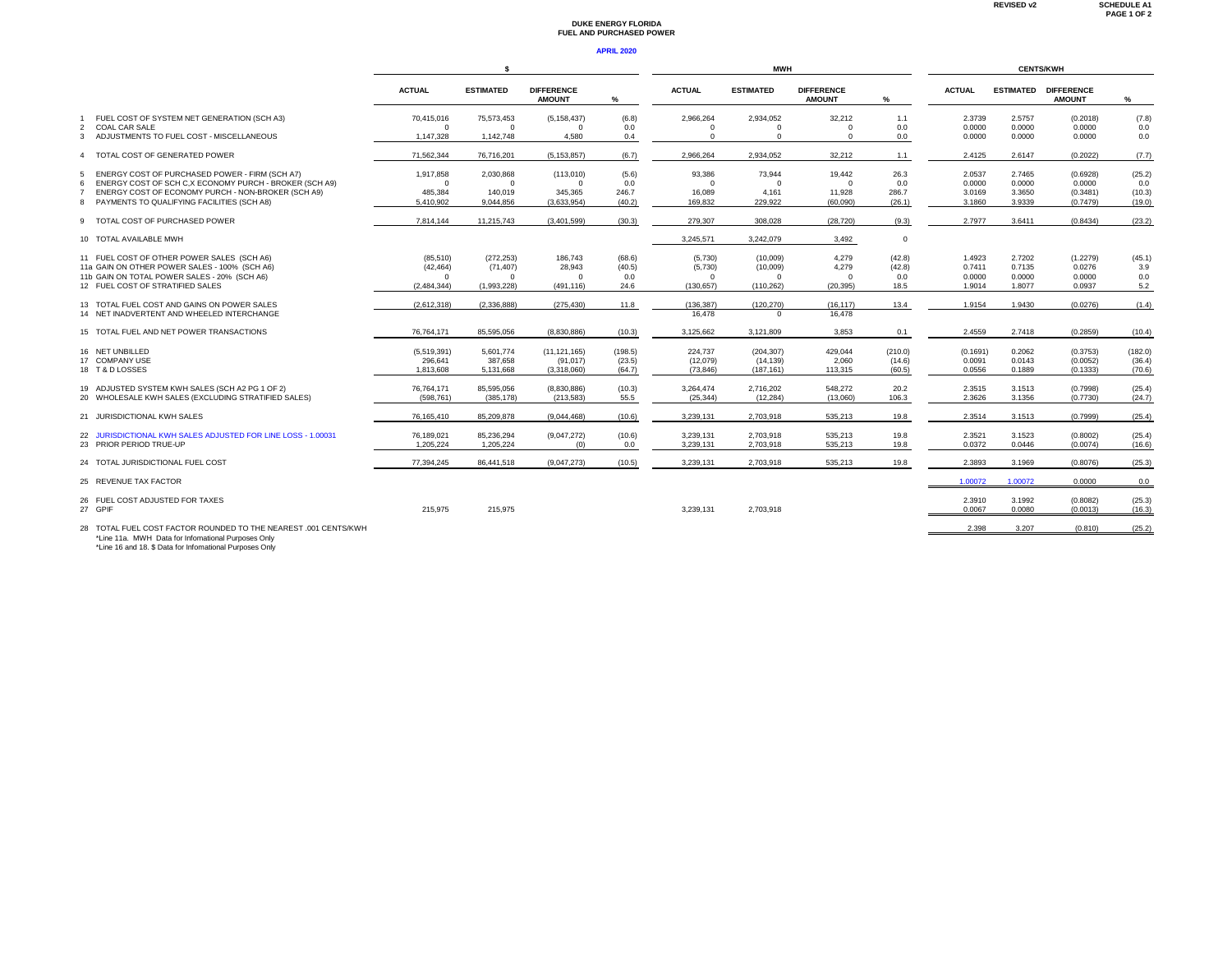# **DUKE ENERGY FLORIDA FUEL AND PURCHASED POWER COST RECOVERY CLAUSE CALCULATION YEAR TO DATE - APRIL 2020**

|                                                                            |                         | s                         |                                    |              |                      | <b>MWH</b>           |                                    |            |                  |                  |                                    |            |
|----------------------------------------------------------------------------|-------------------------|---------------------------|------------------------------------|--------------|----------------------|----------------------|------------------------------------|------------|------------------|------------------|------------------------------------|------------|
|                                                                            | <b>ACTUAL</b>           | <b>ESTIMATED</b>          | <b>DIFFERENCE</b><br><b>AMOUNT</b> | ℅            | <b>ACTUAL</b>        | <b>ESTIMATED</b>     | <b>DIFFERENCE</b><br><b>AMOUNT</b> | %          | <b>ACTUAL</b>    | <b>ESTIMATED</b> | <b>DIFFERENCE</b><br><b>AMOUNT</b> | %          |
| FUEL COST OF SYSTEM NET GENERATION (SCH A3)                                | 284,418,169             | 290.681.999               | (6,263,830)                        | (2.2)        | 11.380.562           | 11.091.551           | 289.011                            | 2.6        | 2.4992           | 2.6208           | (0.1216)                           | (4.6)      |
| <b>COAL CAR SALE</b><br>2<br>ADJUSTMENTS TO FUEL COST - MISCELLANEOUS<br>3 | $\Omega$<br>(8.591.694) | $^{\circ}$<br>(8,602,873) | $\Omega$<br>11,179                 | 0.0<br>(0.1) | $\Omega$<br>$\Omega$ | $\Omega$<br>$\Omega$ | $^{\circ}$<br>$\Omega$             | 0.0<br>0.0 | 0.0000<br>0.0000 | 0.0000<br>0.0000 | 0.0000<br>0.0000                   | 0.0<br>0.0 |
|                                                                            |                         |                           |                                    |              |                      |                      |                                    |            |                  |                  |                                    |            |
| TOTAL COST OF GENERATED POWER<br>$\overline{4}$                            | 275.826.474             | 282.079.125               | (6.252.651)                        | (2.2)        | 11.380.562           | 11.091.551           | 289.011                            | 2.6        | 2.4237           | 2.5432           | (0.1195)                           | (4.7)      |
| ENERGY COST OF PURCHASED POWER - FIRM (SCH A7)<br>.5                       | 13,005,655              | 8,448,159                 | 4,557,496                          | 54.0         | 351,314              | 258,431              | 92,883                             | 35.9       | 3.7020           | 3.2690           | 0.4330                             | 13.3       |
| ENERGY COST OF SCH C, X ECONOMY PURCH - BROKER (SCH A9)<br>6               | $\Omega$                | $\Omega$                  | $\Omega$                           | 0.0          | $\Omega$             | $\Omega$             | $\Omega$                           | 0.0        | 0.0000           | 0.0000           | 0.0000                             | 0.0        |
| ENERGY COST OF ECONOMY PURCH - NON-BROKER (SCH A9)<br>$\overline{7}$       | 2,089,112               | 812,367                   | 1,276,745                          | 157.2        | 69,608               | 28,627               | 40.981                             | 143.2      | 3.0013           | 2.8378           | 0.1635                             | 5.8        |
| 8 PAYMENTS TO QUALIFYING FACILITIES (SCH A8)                               | 25.374.904              | 31,989,679                | (6,614,775)                        | (20.7)       | 771.783              | 873.257              | (101, 474)                         | (11.6)     | 3.2878           | 3.6633           | (0.3755)                           | (10.3)     |
| 9 TOTAL COST OF PURCHASED POWER                                            | 40.469.671              | 41.250.205                | (780, 534)                         | (1.9)        | 1,192,705            | 1.160.315            | 32.390                             | 2.8        | 3.3931           | 3.5551           | (0.1620)                           | (4.6)      |
| 10 TOTAL AVAILABLE MWH                                                     |                         |                           |                                    |              | 12,573,267           | 12,251,866           | 321.401                            | 2.6        |                  |                  |                                    |            |
| 11 FUEL COST OF OTHER POWER SALES (SCH A6)                                 | (279, 410)              | (536, 995)                | 257.586                            | (48.0)       | (18,586)             | (23, 975)            | 5.389                              | (22.5)     | 1.5033           | 2.2398           | (0.7365)                           | (32.9)     |
| 11a GAIN ON OTHER POWER SALES - 100% (SCH A6)                              | (103, 105)              | (143, 916)                | 40.811                             | (28.4)       | (18, 586)            | (23, 975)            | 5,389                              | (22.5)     | 0.5547           | 0.6003           | (0.0456)                           | (7.6)      |
| 11b GAIN ON TOTAL POWER SALES - 20% (SCH A6)                               | $\Omega$                | $\Omega$                  | $\Omega$                           | 0.0          | $\Omega$             | $\Omega$             | $\overline{0}$                     | 0.0        | 0.0000           | 0.0000           | 0.0000                             | 0.0        |
| 12 FUEL COST OF STRATIFIED SALES                                           | (5,807,644)             | (5,574,415)               | (233, 230)                         | 4.2          | (373,091)            | (307, 904)           | (65, 187)                          | 21.2       | 1.5566           | 1.8104           | (0.2538)                           | (14.0)     |
| 13 TOTAL FUEL COST AND GAINS ON POWER SALES                                | (6.190.159)             | (6, 255, 326)             | 65,167                             | (1.0)        | (391, 677)           | (331.879)            | (59, 798)                          | 18.0       | 1.5804           | 1.8848           | (0.3044)                           | (16.2)     |
| 14 NET INADVERTENT AND WHEELED INTERCHANGE                                 |                         |                           |                                    |              | 66,820               | 33,592               | 33,228                             |            |                  |                  |                                    |            |
| 15 TOTAL FUEL AND NET POWER TRANSACTIONS                                   | 310,105,986             | 317,074,005               | (6,968,018)                        | (2.2)        | 12,248,410           | 11.953.578           | 294.832                            | 2.5        | 2.5318           | 2.6525           | (0.1207)                           | (4.6)      |
| 16 NET UNBILLED                                                            | (1,019,822)             | 8,179,297                 | (9, 199, 119)                      | (112.5)      | 41,945               | (300, 987)           | 342,933                            | (113.9)    | (0.0089)         | 0.0768           | (0.0857)                           | (111.6)    |
| 17 COMPANY USE                                                             | 1.146.690               | 1,342,016                 | (195, 326)                         | (14.6)       | (45, 289)            | (50, 194)            | 4,905                              | (9.8)      | 0.0100           | 0.0126           | (0.0026)                           | (20.6)     |
| 18 T&D LOSSES                                                              | 20.335.282              | 25,092,412                | (4.757.130)                        | (19.0)       | (802, 110)           | (956, 793)           | 154.682                            | (16.2)     | 0.1777           | 0.2357           | (0.0580)                           | (24.6)     |
| 19 ADJUSTED SYSTEM KWH SALES (SCH A2 PG 1 OF 2)                            | 310,105,986             | 317,074,005               | (6,968,018)                        | (2.2)        | 11,442,956           | 10,645,604           | 797,352                            | 7.5        | 2.7100           | 2.9785           | (0.2685)                           | (9.0)      |
| 20 WHOLESALE KWH SALES (EXCLUDING STRATIFIED SALES)                        | (2.308.334)             | (1,665,587)               | (642.747)                          | 38.6         | (84.537)             | (56.365)             | (28.172)                           | 50.0       | 2.7305           | 2.9550           | (0.2245)                           | (7.6)      |
| 21 JURISDICTIONAL KWH SALES                                                | 307.797.653             | 315,408,417               | (7,610,765)                        | (2.4)        | 11,358,418           | 10.589.239           | 769.180                            | 7.3        | 2.7099           | 2.9786           | (0.2687)                           | (9.0)      |
| 22 JURISDICTIONAL KWH SALES ADJUSTED FOR LINE LOSS - 1.00031               | 307.895.192             | 315,508,316               | (7,613,124)                        | (2.4)        | 11,358,418           | 10.589.239           | 769,180                            | 7.3        | 2.7107           | 2.9795           | (0.2688)                           | (9.0)      |
| 23 PRIOR PERIOD TRUE-UP                                                    | 4.820.895               | 4,820,896                 | (1)                                | 0.0          | 11,358,418           | 10.589.239           | 769,180                            | 7.3        | 0.0424           | 0.0455           | (0.0031)                           | (6.8)      |
| 24 TOTAL JURISDICTIONAL FUEL COST                                          | 312.716.087             | 320.329.212               | (7,613,125)                        | (2.4)        | 11,358,418           | 10.589.239           | 769.180                            | 7.3        | 2.7531           | 3.0250           | (0.2719)                           | (9.0)      |
| 25 REVENUE TAX FACTOR                                                      |                         |                           |                                    |              |                      |                      |                                    |            | 1.00072          | 1.00072          | 0.0000                             | 0.0        |
| 26 FUEL COST ADJUSTED FOR TAXES                                            |                         |                           |                                    |              |                      |                      |                                    |            | 2.7551           | 3.0272           | (0.2721)                           | (9.0)      |
| 27 GPIF                                                                    | 863,899                 | 863,900                   |                                    |              | 11,358,418           | 10,589,239           |                                    |            | 0.0076           | 0.0082           | (0.0006)                           | 107.9      |
| 28 TOTAL FUEL COST FACTOR ROUNDED TO THE NEAREST .001 CENTS/KWH            |                         |                           |                                    |              |                      |                      |                                    |            | 2.763            | 3.035            | (0.273)                            | (9.0)      |

\*Line 11a. MWH Data for Infomational Purposes Only \*Line 16 and 18. \$ Data for Infomational Purposes Only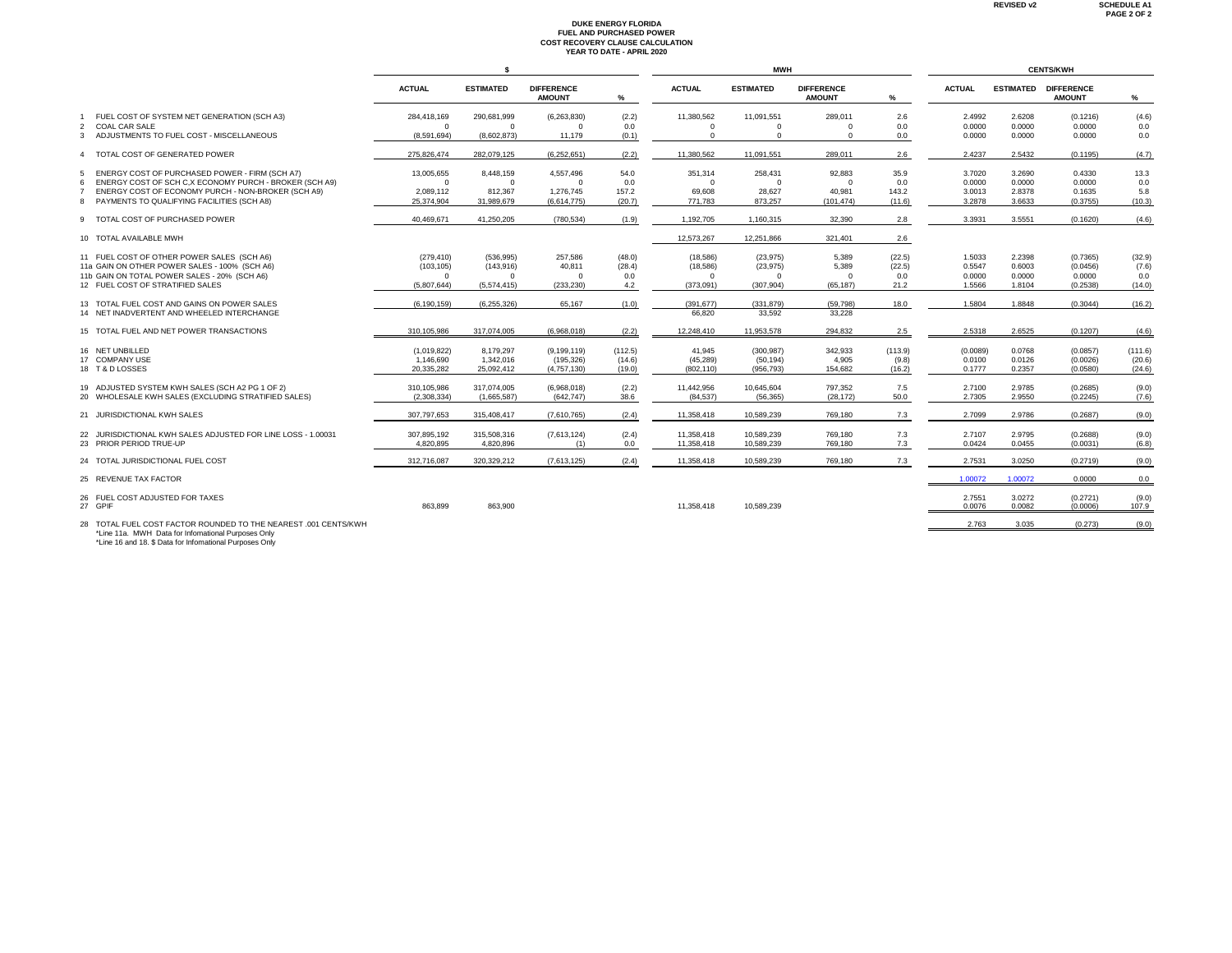# **DUKE ENERGY FLORIDA CALCULATION OF TRUE-UP AND INTEREST PROVISION APRIL 2020**

|                                                                              |                      | <b>CURRENT MONTH</b> |                      | YEAR TO DATE   |                         |                      |                         |                |  |
|------------------------------------------------------------------------------|----------------------|----------------------|----------------------|----------------|-------------------------|----------------------|-------------------------|----------------|--|
|                                                                              | <b>ACTUAL</b>        | <b>ESTIMATED</b>     | <b>DIFFERENCE</b>    | <b>PERCENT</b> | <b>ACTUAL</b>           | <b>ESTIMATED</b>     | <b>DIFFERENCE</b>       | <b>PERCENT</b> |  |
| A. FUEL COSTS AND NET POWER TRANSACTIONS                                     |                      |                      |                      |                |                         |                      |                         |                |  |
| 1. FUEL COST OF SYSTEM NET GENERATION                                        | \$70,415,016         | 75,573,453           | (\$5,158,437)        | (6.8)          | \$284,418,169           | \$290.681.999        | (S6, 263, 830)          | (2.2)          |  |
| 1a. COAL CAR SALE                                                            | $\Omega$             | $^{\circ}$           | 0                    | 0.0            | 0                       | $\mathbf 0$          | $^{\circ}$              | 0.0            |  |
| 2. FUEL COST OF POWER SOLD                                                   | (85, 510)            | (272, 253)           | 186,743              | (68.6)         | (279, 410)              | (536, 995)           | 257,586                 | (48.0)         |  |
| 2a. GAIN ON POWER SALES                                                      | (42, 464)            | (71, 407)            | 28.943               | (40.5)         | (103, 105)              | (143, 916)           | 40.811                  | (28.4)         |  |
| 3. FUEL COST OF PURCHASED POWER                                              | 1,917,858            | 2,030,868            | (113,010)            | (5.6)          | 13,005,655              | 8,448,159            | 4,557,496               | 54.0           |  |
| 3a. ENERGY PAYMENTS TO QUALIFYING FACILITIES                                 | 5,410,902            | 9,044,856            | (3,633,954)          | (40.2)         | 25,374,904              | 31,989,679           | (6,614,775)             | (20.7)         |  |
| 4. ENERGY COST OF ECONOMY PURCHASES                                          | 485,384              | 140,019              | 345,365              | 246.7          | 2,089,112               | 812,367              | 1,276,745               | 157.2          |  |
| 5. TOTAL FUEL & NET POWER TRANSACTIONS                                       | 78,101,186           | 86,445,536           | (8,344,350)          | (9.7)          | 324,505,325             | 331,251,293          | (6,745,968)             | (2.0)          |  |
| 6. ADJUSTMENTS TO FUEL COST:                                                 |                      |                      |                      |                |                         |                      |                         |                |  |
| 6a. FUEL COST OF STRATIFIED SALES                                            | (2,484,344)          | (1,993,228)          | (491, 116)           | 24.6           | (5,807,644)             | (5,574,415)          | (233, 230)              | 4.2            |  |
| 6b. OTHER- JURISDICTIONAL ADJUSTMENTS (see detail below)                     | 1,147,328            | 1,142,748            | 4,580                | 0.4            | (8,591,694)             | (8,602,873)          | 11,179                  | (0.1)          |  |
| 6c. OTHER - PRIOR PERIOD ADJUSTMENT                                          | $\Omega$             | $\Omega$             | $\Omega$             | 0.0            | 0                       | $\Omega$             | $\Omega$                | 0.0            |  |
| 7. ADJUSTED TOTAL FUEL & NET PWR TRNS                                        | \$76,764,171         | \$85,595,056         | (\$8,830,886)        | (10.3)         | \$310,105,986           | \$317,074,005        | (S6,968,018)            | (2.2)          |  |
| FOOTNOTE DETAIL OF LINE 6b ABOVE<br>N/A - Not used                           | \$0                  | \$0                  | \$0                  |                | \$0                     | \$0                  | \$0                     |                |  |
| N/A - Not used                                                               | $\mathbf 0$          | $^{\circ}$           | 0                    |                | $\Omega$                | $\Omega$             | $\Omega$                |                |  |
| UNIVERSITY OF FLORIDA STEAM REVENUE ALLOCATION {Wholesale Portion}           | 780                  | $\mathbf 0$          | 780                  |                | 2.940                   | $\Omega$             | 2,940                   |                |  |
| FPD AGREEMENT TERMINATION<br>TANK BOTTOM ADJUSTMENT                          | $\Omega$<br>$\Omega$ | $\Omega$<br>$\Omega$ | 0<br>$\Omega$        |                | $\Omega$<br>$\Omega$    | $\Omega$<br>$\Omega$ | $\Omega$<br>$\Omega$    |                |  |
| AERIAL SURVEY ADJUSTMENT (Coal Pile)                                         | $\Omega$             | $\Omega$             | $\Omega$             |                |                         | $\Omega$             | $\Omega$                |                |  |
| FPD AGREEMENT TERMINATION                                                    | 1,146,548            | $\Omega$             | 1,146,548            |                | 4.605.206               | $\Omega$             | 4,605,206               |                |  |
| RAIL CAR SALE PROCEEDS                                                       | $\Omega$             | $\Omega$<br>$\Omega$ | $\Omega$<br>$\Omega$ |                | C                       | $\Omega$<br>$\Omega$ | $\Omega$                |                |  |
| CITRUS SETTLEMENT FUEL GIVEBACK<br>NET METER SETTLEMENT                      | $\Omega$             | $\Omega$             | $\Omega$             |                | (13,309,268)<br>125,131 | $\Omega$             | (13,309,268)<br>125,131 |                |  |
| 2019 ADJUSTMENT GAIN ON TOTAL POWER SALES - 20% (SCH A6) **                  | $\Omega$             | $\Omega$             | $\Omega$             |                | (15, 703)               | $\Omega$             | (15, 703)               |                |  |
| Derivative Collateral Interest                                               |                      | $\Omega$             | $\Omega$             |                | U                       | $\Omega$             | 0                       |                |  |
| SUBTOTAL LINE 6b SHOWN ABOVE                                                 | \$1,147,328          | \$0                  | \$1,147,328          |                | (S8, 591, 694)          | \$0                  | (\$8,591,694)           |                |  |
| ** Adjustment to correct 2019 customer gain on non-separate wholesale sales. |                      |                      |                      |                |                         |                      |                         |                |  |
| B. KWH SALES                                                                 |                      |                      |                      |                |                         |                      |                         |                |  |
| 1. JURISDICTIONAL SALES                                                      | 3,239,130,174        | 2,703,918,131        | 535,212,043          | 19.8           | 11,358,416,917          | 10,589,238,745       | 769,178,172             | 7.3            |  |
| 2. NON JURISDICTIONAL (WHOLESALE) SALES                                      | 25,343,728           | 12,284,000           | 13,059,728           | 106.3          | 84,537,451              | 56,365,428           | 28,172,023              | 50.0           |  |
| 3. TOTAL SALES                                                               | 3,264,473,902        | 2,716,202,131        | 548,271,771          | 20.2           | 11,442,954,368          | 10,645,604,173       | 797,350,195             | 7.5            |  |
| 4. JURISDICTIONAL SALES % OF TOTAL SALES                                     | 99.22                | 99.55                | (0.33)               | (0.3)          | 99.26                   | 99.47                | (0.21)                  | (0.2)          |  |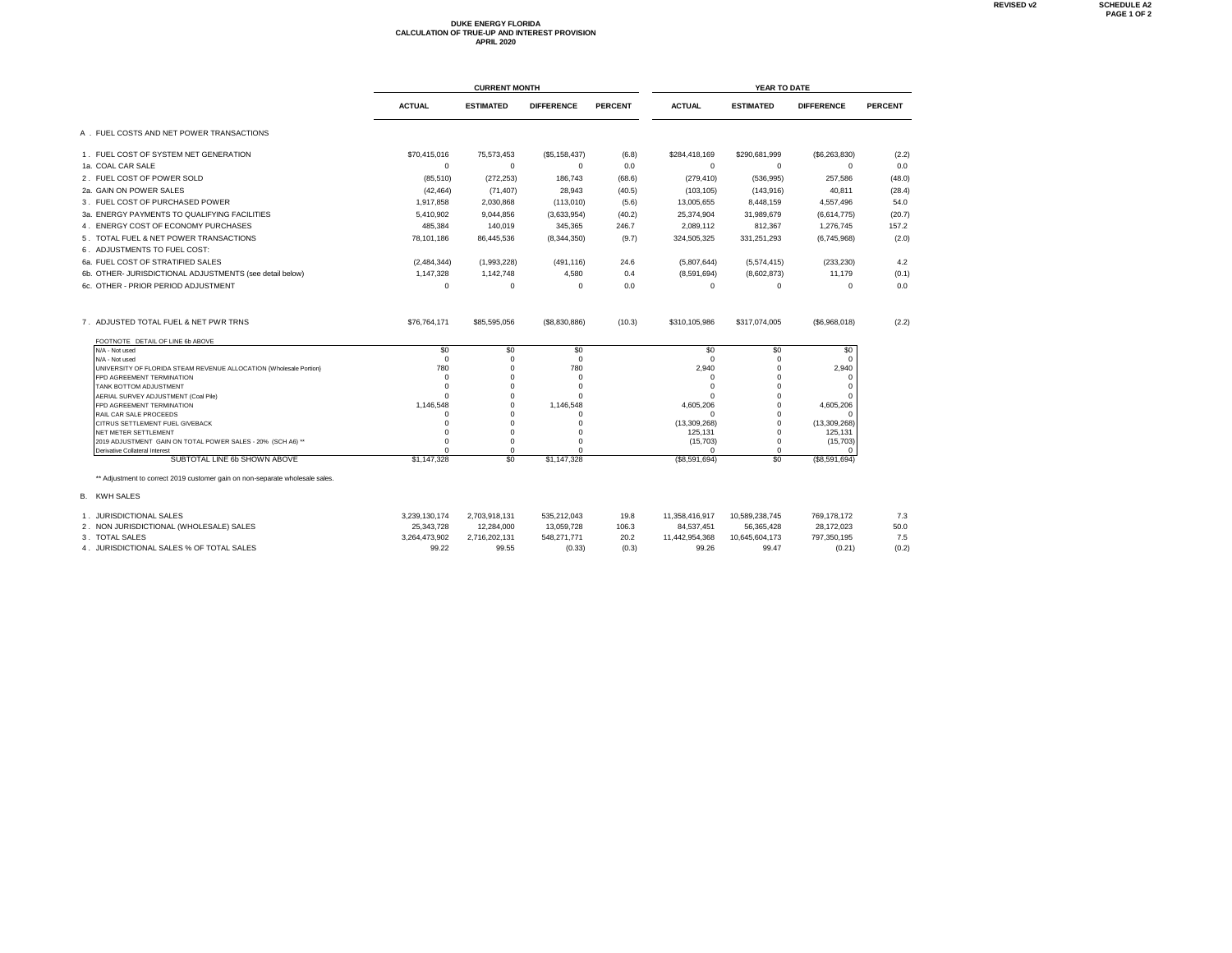## **DUKE ENERGY FLORIDA CALCULATION OF TRUE-UP AND INTEREST PROVISION APRIL 2020**

|                                                                |               | <b>CURRENT MONTH</b> |                   | YEAR TO DATE   |               |                  |                   |                |  |
|----------------------------------------------------------------|---------------|----------------------|-------------------|----------------|---------------|------------------|-------------------|----------------|--|
|                                                                | <b>ACTUAL</b> | <b>ESTIMATED</b>     | <b>DIFFERENCE</b> | <b>PERCENT</b> | <b>ACTUAL</b> | <b>ESTIMATED</b> | <b>DIFFERENCE</b> | <b>PERCENT</b> |  |
| C. TRUE UP CALCULATION                                         |               |                      |                   |                |               |                  |                   |                |  |
| 1. JURISDICTIONAL FUEL REVENUE                                 | \$103,746,698 | \$90,380,987         | \$13,365,711      | 14.8           | \$368,259,578 | \$349,394,337    | \$18,865,242      | 5.4            |  |
| 2. ADJUSTMENTS:                                                | $\Omega$      | $\Omega$             | $\Omega$          | 0.0            | 0             | $\Omega$         | $\Omega$          | 0.0            |  |
| 2a. TRUE UP PROVISION                                          | (1,205,224)   | (1,205,224)          | 0                 | 0.0            | (4,820,895)   | (4,820,896)      |                   | 0.0            |  |
| 2b. INCENTIVE PROVISION                                        | (215, 975)    | (215, 975)           | $\Omega$          | 0.0            | (863, 899)    | (863,900)        |                   | 0.0            |  |
| 3. TOTAL JURISDICTIONAL FUEL REVENUE                           | 102,325,499   | 88,959,788           | 13,365,711        | 15.0           | 362,574,784   | 343,709,541      | 18,865,244        | 5.5            |  |
| 4. ADJ TOTAL FUEL & NET PWR TRNS (LINE A7)                     | 76,764,171    | 85,595,056           | (8,830,886)       | (10.3)         | 310,105,986   | 317,074,005      | (6,968,018)       | (2.2)          |  |
| 5. JURISDICTIONAL SALES % OF TOT SALES (LINE B4)               | 99.22         | 99.55                | (0.33)            | (0.3)          | 99.26         | 99.47            | (0.21)            | (0.2)          |  |
| 6. JURISDICTIONAL FUEL & NET POWER TRANSACTIONS                |               |                      |                   |                |               |                  |                   |                |  |
| (LINE C4 * LINE C5 * 1.00031 LOSS MULTIPLIER)                  | 76,189,021    | 85,236,294           | (9,047,272)       | (10.6)         | 307,895,192   | 315,508,316      | (7,613,124)       | (2.4)          |  |
| 7. TRUE UP PROVISION FOR THE MONTH OVER/(UNDER)                |               |                      |                   |                |               |                  |                   |                |  |
| COLLECTION (LINE C3 - C6)                                      | 26,136,478    | 3,723,495            | 22,412,983        | 601.9          | 54,679,593    | 28,201,225       | 26,478,368        | 93.9           |  |
| 8. INTEREST PROVISION FOR THE MONTH (LINE D10)                 | 9,273         | (7, 287)             | 16,560            | (227.3)        | (61, 345)     | (78, 850)        | 17,504            | (22.2)         |  |
| 9. TRUE UP & INTEREST PROVISION BEG OF MONTH/PERIOD            | (3,909,747)   | (7,976,074)          | 4,066,327         | (51.0)         | (35,997,914)  | (35,997,914)     | (0)               | 0.0            |  |
| 10. TRUE UP COLLECTED (REFUNDED)                               | 1,205,224     | 1,205,224            | (0)               | 0.0            | 4,820,895     | 4,820,896        | (1)               | 0.0            |  |
| 11. END OF PERIOD TOTAL NET TRUE UP (LINES C7 + C8 + C9 + C10) | 23,441,228    | (3,054,643)          | 26,495,871        | (867.4)        | 23,441,228    | (3,054,643)      | 26,495,871        | (867.4)        |  |
| 12. OTHER:                                                     | 0             |                      |                   |                | 0             |                  | $^{\circ}$        |                |  |
| 13. END OF PERIOD TOTAL NET TRUE UP                            |               |                      |                   |                |               |                  |                   |                |  |
| (LINES C11 + C12)                                              | \$23,441,228  | (3,054,643)          | 26,495,871        | (867.4)        | \$23,441,228  | (3,054,643)      | 26,495,871        | (867.4)        |  |
| D. INTEREST PROVISION                                          |               |                      |                   |                |               |                  |                   |                |  |
| 1. BEGINNING TRUE UP (LINE C9)                                 | (\$3,909,747) | N/A                  |                   |                |               |                  |                   |                |  |
| 2. ENDING TRUE UP (LINES C7 + C9 + C10 + C12)                  | 23,431,955    | N/A                  |                   |                |               |                  |                   |                |  |
| 3. TOTAL OF BEGINNING & ENDING TRUE UP                         | 19,522,208    | N/A                  |                   | --             |               | <b>NOT</b>       |                   |                |  |
| 4. AVERAGE TRUE UP (50% OF LINE D3)                            | 9.761.104     | N/A                  |                   |                |               |                  |                   |                |  |
| 5. INTEREST RATE - FIRST DAY OF REPORTING MONTH                | 2.210         | N/A                  |                   |                |               |                  |                   |                |  |
| 6. INTEREST RATE - FIRST DAY OF SUBSEQUENT MONTH               | 0.060         | N/A                  |                   |                |               |                  |                   |                |  |
| 7. TOTAL (LINE D5 + LINE D6)                                   | 2.270         | N/A                  |                   |                |               |                  |                   |                |  |
| 8. AVERAGE INTEREST RATE (50% OF LINE D7)                      | 1.135         | N/A                  | -                 |                |               |                  |                   |                |  |
|                                                                |               |                      |                   |                |               |                  |                   |                |  |
| 9. MONTHLY AVERAGE INTEREST RATE (LINE D8/12)                  | 0.095         | N/A                  |                   |                |               |                  |                   |                |  |
| 10. INTEREST PROVISION (LINE D4 * LINE D9)                     | \$9.273       | N/A                  | -                 |                |               |                  |                   |                |  |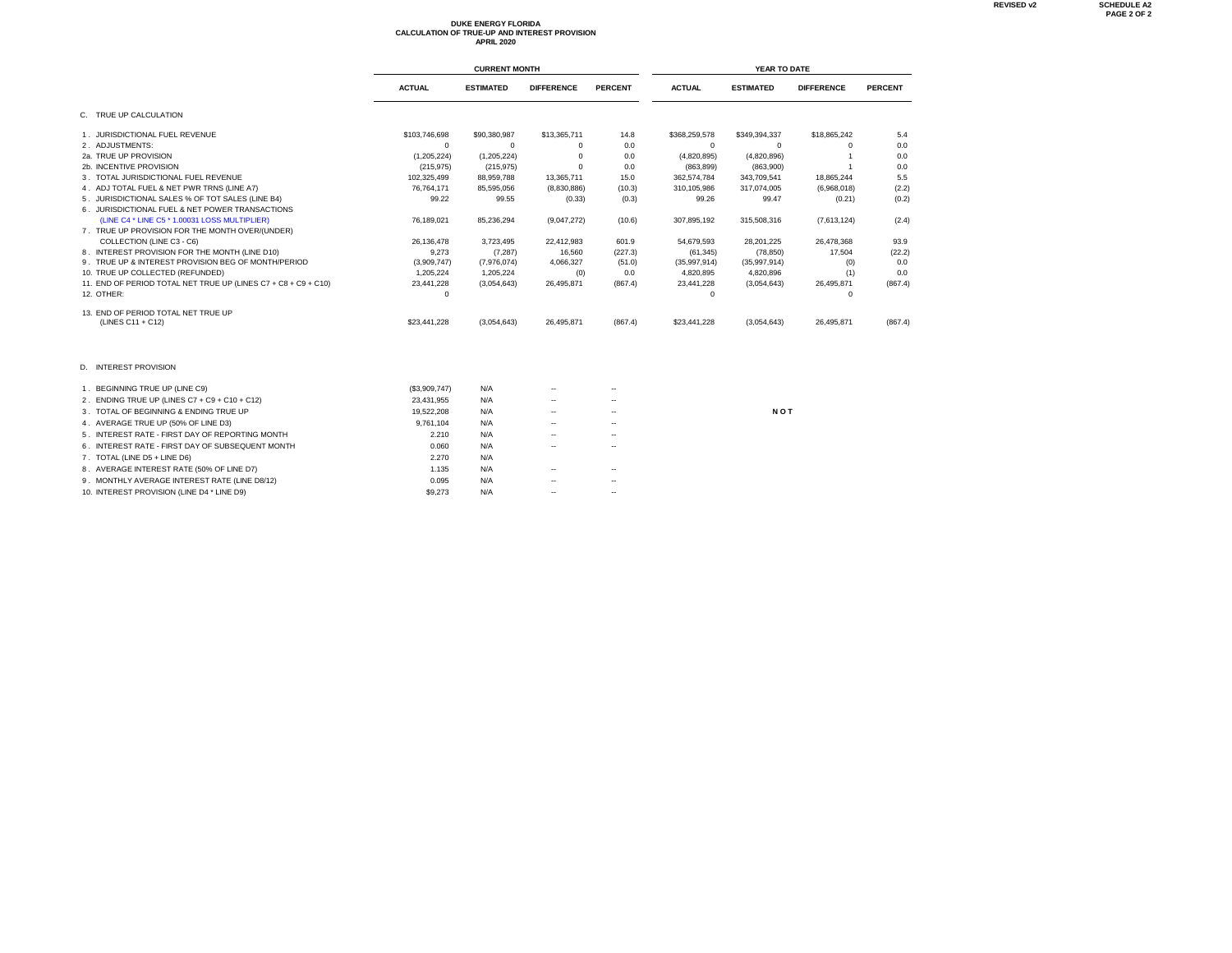Duke Energy Florida, LLC's Revised Schedules A1-A2 for the Reporting Month of June 2020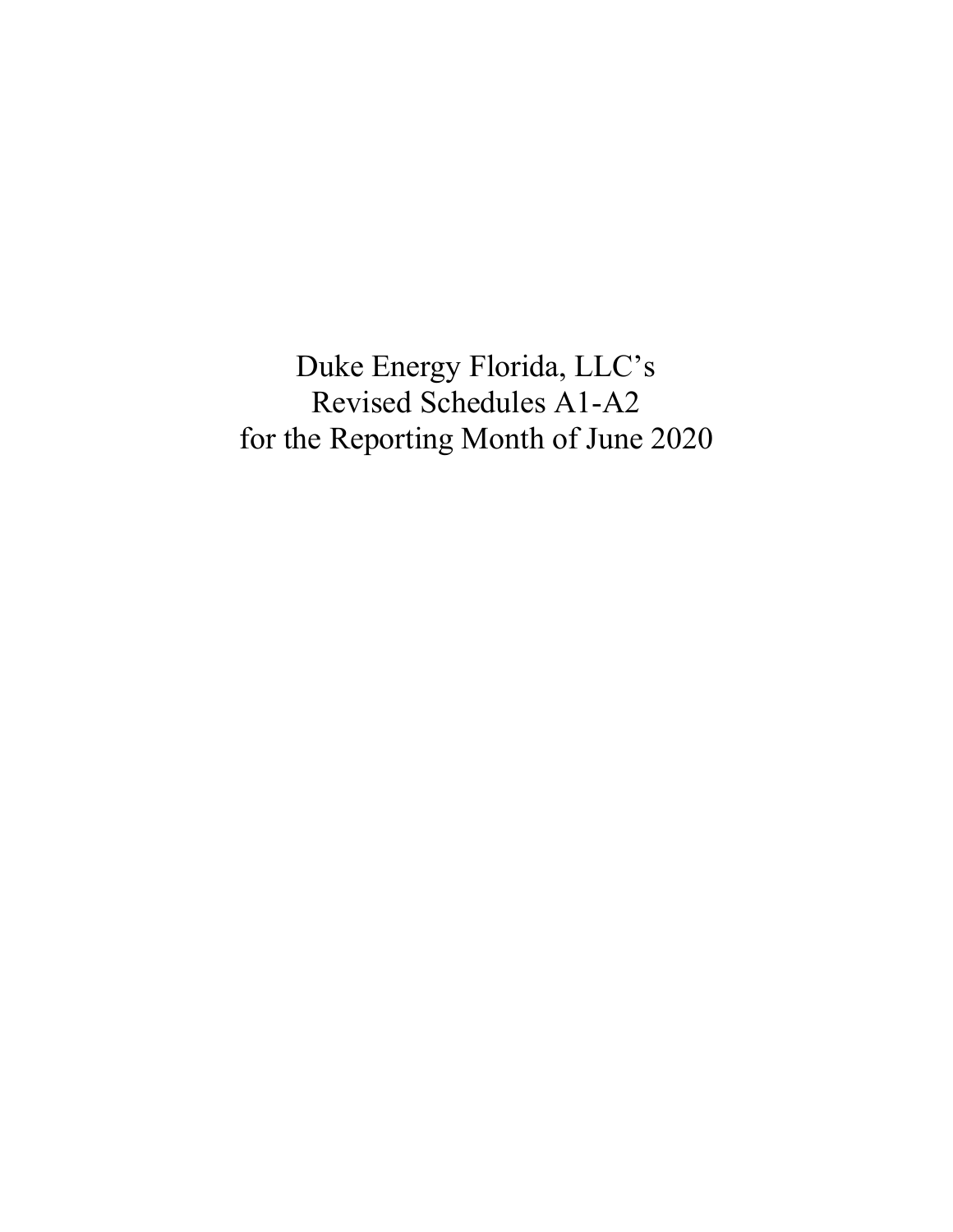#### **DUKE ENERGY FLORIDA FUEL AND PURCHASED POWER**

#### **JUNE 2020**

|                                                                                       | -S                     |                                 |                                    |               | <b>CENTS/KWH</b>      |                       |                                    |              |                  |                  |                                    |               |
|---------------------------------------------------------------------------------------|------------------------|---------------------------------|------------------------------------|---------------|-----------------------|-----------------------|------------------------------------|--------------|------------------|------------------|------------------------------------|---------------|
|                                                                                       | <b>ACTUAL</b>          | <b>ESTIMATED</b>                | <b>DIFFERENCE</b><br><b>AMOUNT</b> | ℅             | <b>ACTUAL</b>         | <b>ESTIMATED</b>      | <b>DIFFERENCE</b><br><b>AMOUNT</b> | ℅            | <b>ACTUAL</b>    | <b>ESTIMATED</b> | <b>DIFFERENCE</b><br><b>AMOUNT</b> | %             |
| FUEL COST OF SYSTEM NET GENERATION (SCH A3)<br><b>COAL CAR SALE</b><br>$\overline{2}$ | 89,708,430<br>$\Omega$ | 104, 154, 357<br>$\overline{0}$ | (14, 445, 927)<br>$\Omega$         | (13.9)<br>0.0 | 3,800,017<br>$\Omega$ | 3.959.261<br>$\Omega$ | (159, 243)<br>$\Omega$             | (4.0)<br>0.0 | 2.3607<br>0.0000 | 2.6307<br>0.0000 | (0.2700)<br>0.0000                 | (10.3)<br>0.0 |
| 3 ADJUSTMENTS TO FUEL COST - MISCELLANEOUS                                            | 1,139,918              | 1,136,306                       | 3,612                              | 0.3           | $\Omega$              | $\Omega$              | $\Omega$                           | 0.0          | 0.0000           | 0.0000           | 0.0000                             | 0.0           |
| 4 TOTAL COST OF GENERATED POWER                                                       | 90.848.348             | 105.290.663                     | (14, 442, 314)                     | (13.7)        | 3.800.017             | 3,959,261             | (159, 243)                         | (4.0)        | 2.3907           | 2.6594           | (0.2687)                           | (10.1)        |
| ENERGY COST OF PURCHASED POWER - FIRM (SCH A7)<br>5                                   | 9,797,876              | 2,624,843                       | 7,173,033                          | 273.3         | 263,771               | 97,243                | 166,528                            | 171.3        | 3.7145           | 2.6993           | 1.0152                             | 37.6          |
| ENERGY COST OF SCH C, X ECONOMY PURCH - BROKER (SCH A9)<br>6                          | $\Omega$               | $\Omega$                        | $\Omega$                           | 0.0           | $\Omega$              | $\Omega$              | $\mathbf{0}$                       | 0.0          | 0.0000           | 0.0000           | 0.0000                             | 0.0           |
| ENERGY COST OF ECONOMY PURCH - NON-BROKER (SCH A9)                                    | 188,921                | 114,475                         | 74,446                             | 65.0          | 7,127                 | 2,544                 | 4,584                              | 180.2        | 2.6507           | 4.5005           | (1.8498)                           | (41.1)        |
| PAYMENTS TO QUALIFYING FACILITIES (SCH A8)<br>8                                       | 7,427,850              | 9,290,881                       | (1,863,031)                        | (20.1)        | 220,435               | 236,406               | (15, 971)                          | (6.8)        | 3.3696           | 3.9301           | (0.5605)                           | (14.3)        |
| 9 TOTAL COST OF PURCHASED POWER                                                       | 17.414.646             | 12.030.199                      | 5.384.447                          | 44.8          | 491.333               | 336.193               | 155.140                            | 46.2         | 3.5444           | 3.5784           | (0.0340)                           | (1.0)         |
| 10 TOTAL AVAILABLE MWH                                                                |                        |                                 |                                    |               | 4.291.350             | 4.295.453             | (4, 103)                           | (0)          |                  |                  |                                    |               |
| 11 FUEL COST OF OTHER POWER SALES (SCH A6)                                            | (211.899)              | (876, 627)                      | 664.728                            | (75.8)        | (9, 565)              | (24.480)              | 14.915                             | (60.9)       | 2.2154           | 3.5811           | (1.3657)                           | (38.1)        |
| 11a GAIN ON OTHER POWER SALES - 100% (SCH A6)                                         | (161, 310)             | (229, 924)                      | 68.614                             | (29.8)        | (9, 565)              | (24, 480)             | 14.915                             | (60.9)       | 1.6865           | 0.9392           | 0.7473                             | 79.6          |
| 11b GAIN ON TOTAL POWER SALES - 20% (SCH A6)                                          | $\Omega$               | $\Omega$                        | $\Omega$                           | 0.0           | $\Omega$              | $\Omega$              | $\mathbf{0}$                       | 0.0          | 0.0000           | 0.0000           | 0.0000                             | 0.0           |
| 12 FUEL COST OF STRATIFIED SALES                                                      | (6.232.898)            | (2,833,693)                     | (3.399.205)                        | 120.0         | (300.281)             | (146.149)             | (154.132)                          | 105.5        | 2.0757           | 1.9389           | 0.1368                             | 7.1           |
| 13 TOTAL FUEL COST AND GAINS ON POWER SALES                                           | (6.606.107)            | (3,940,244)                     | (2.665.863)                        | 67.7          | (309, 846)            | (170.629)             | (139, 217)                         | 81.6         | 2.1321           | 2.3092           | (0.1771)                           | (7.7)         |
| 14 NET INADVERTENT AND WHEELED INTERCHANGE                                            |                        |                                 |                                    |               | 25.156                | $\Omega$              | 25.156                             |              |                  |                  |                                    |               |
| 15 TOTAL FUEL AND NET POWER TRANSACTIONS                                              | 101.656.887            | 113,380,618                     | (11, 723, 730)                     | (10.3)        | 4.006.660             | 4.124.824             | (118, 164)                         | (2.9)        | 2.5372           | 2.7487           | (0.2115)                           | (7.7)         |
| 16 NET UNBILLED                                                                       | 6,373,567              | 5,497,528                       | 876,039                            | 15.9          | (251, 205)            | (200, 002)            | (51,203)                           | 25.6         | 0.1833           | 0.1501           | 0.0332                             | 22.1          |
| 17 COMPANY USE                                                                        | 284,873                | 381,667                         | (96, 794)                          | (25.4)        | (11, 228)             | (13, 885)             | 2,657                              | (19.1)       | 0.0082           | 0.0104           | (0.0022)                           | (21.2)        |
| 18 T&D LOSSES                                                                         | 6.796.619              | 6,803,414                       | (6,795)                            | (0.1)         | (267, 879)            | (247, 510)            | (20, 369)                          | 8.2          | 0.1955           | 0.1857           | 0.0098                             | 5.3           |
| 19 ADJUSTED SYSTEM KWH SALES (SCH A2 PG 1 OF 2)                                       | 101.656.887            | 113,380,618                     | (11, 723, 730)                     | (10.3)        | 3,476,349             | 3.663.427             | (187, 078)                         | (5.1)        | 2.9242           | 3.0949           | (0.1707)                           | (5.5)         |
| 20 WHOLESALE KWH SALES (EXCLUDING STRATIFIED SALES)                                   | (762.427)              | (566, 903)                      | (195.524)                          | 34.5          | (25,961)              | (18.474)              | (7.487)                            | 40.5         | 2.9368           | 3.0686           | (0.1318)                           | (4.3)         |
| 21 JURISDICTIONAL KWH SALES                                                           | 100,894,461            | 112,813,715                     | (11, 919, 254)                     | (10.6)        | 3,450,388             | 3,644,952             | (194, 565)                         | (5.3)        | 2.9241           | 3.0951           | (0.1710)                           | (5.5)         |
| 22 JURISDICTIONAL KWH SALES ADJUSTED FOR LINE LOSS - 1,00031                          | 100,925,738            | 112,848,687                     | (11, 922, 949)                     | (10.6)        | 3,450,388             | 3,644,952             | (194, 565)                         | (5.3)        | 2.9251           | 3.0960           | (0.1709)                           | (5.5)         |
| 23 PRIOR PERIOD TRUE-UP                                                               | 1.205.224              | 1,205,224                       | (0)                                | 0.0           | 3,450,388             | 3.644.952             | (194.565)                          | (5.3)        | 0.0349           | 0.0331           | 0.0018                             | 5.4           |
| 24 TOTAL JURISDICTIONAL FUEL COST                                                     | 102.130.962            | 114.053.911                     | (11.922.949)                       | (10.5)        | 3.450.388             | 3.644.952             | (194.565)                          | (5.3)        | 2.9600           | 3.1291           | (0.1691)                           | (5.4)         |
| 25 REVENUE TAX FACTOR                                                                 |                        |                                 |                                    |               |                       |                       |                                    |              | 1.00072          | 1.00072          | 0.0000                             | 0.0           |
| 26 FUEL COST ADJUSTED FOR TAXES                                                       |                        |                                 |                                    |               |                       |                       |                                    |              | 2.9621           | 3.1314           | (0.1693)                           | (5.4)         |
| 27 GPIF                                                                               | 215,975                | 215,975                         |                                    |               | 3.450.388             | 3.644.952             |                                    |              | 0.0063           | 0.0059           | 0.0004                             | 6.8           |
| 28 TOTAL FUEL COST FACTOR ROUNDED TO THE NEAREST .001 CENTS/KWH                       |                        |                                 |                                    |               |                       |                       |                                    |              | 2.968            | 3.137            | (0.169)                            | (5.4)         |

\*Line 11a. MWH Data for Infomational Purposes Only \*Line 16 and 18. \$ Data for Infomational Purposes Only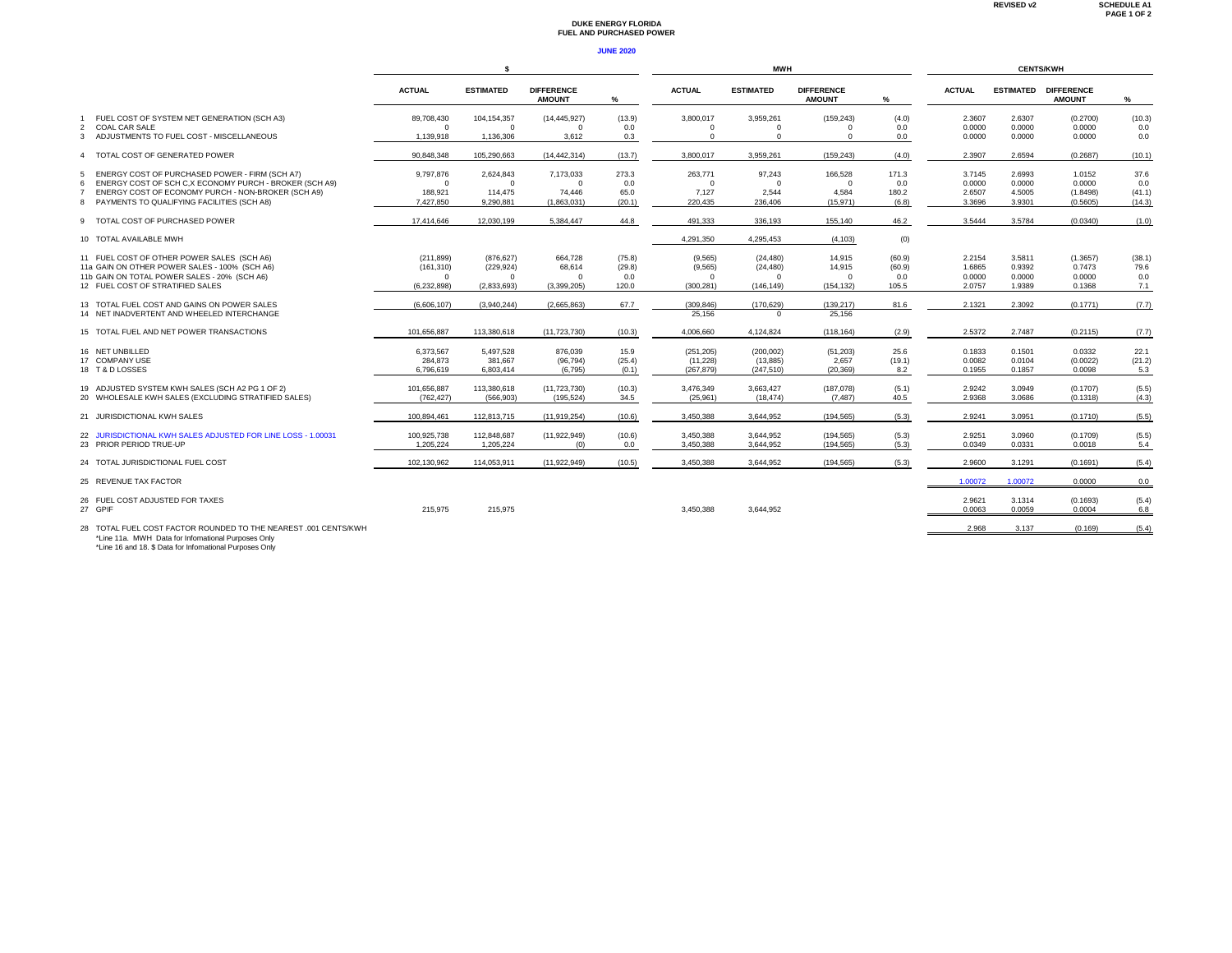# **DUKE ENERGY FLORIDA FUEL AND PURCHASED POWER COST RECOVERY CLAUSE CALCULATION YEAR TO DATE - JUNE 2020**

|                                                                                           |                |                  |                                    |        |                       | MWH                  |                                    | <b>CENTS/KWH</b> |               |          |                                              |        |
|-------------------------------------------------------------------------------------------|----------------|------------------|------------------------------------|--------|-----------------------|----------------------|------------------------------------|------------------|---------------|----------|----------------------------------------------|--------|
|                                                                                           | <b>ACTUAL</b>  | <b>ESTIMATED</b> | <b>DIFFERENCE</b><br><b>AMOUNT</b> | %      | <b>ACTUAL</b>         | <b>ESTIMATED</b>     | <b>DIFFERENCE</b><br><b>AMOUNT</b> | %                | <b>ACTUAL</b> |          | <b>ESTIMATED DIFFERENCE</b><br><b>AMOUNT</b> | %      |
| FUEL COST OF SYSTEM NET GENERATION (SCH A3)                                               | 461,255,106    | 490,273,099      | (29,017,993)                       | (5.9)  | 18,522,408            | 18,651,072           | (128, 664)                         | (0.7)            | 2.4903        | 2.6287   | (0.1384)                                     | (5.3)  |
| <b>COAL CAR SALE</b><br>2                                                                 | $\Omega$       | $\Omega$         | $^{\circ}$                         | 0.0    | $\Omega$              | $\Omega$<br>$\Omega$ | $\Omega$                           | 0.0              | 0.0000        | 0.0000   | 0.0000                                       | 0.0    |
| ADJUSTMENTS TO FUEL COST - MISCELLANEOUS<br>3                                             | (6.309.342)    | (6,325,722)      | 16,380                             | (0.3)  | $\Omega$              |                      | $\Omega$                           | 0.0              | 0.0000        | 0.0000   | 0.0000                                       | 0.0    |
| TOTAL COST OF GENERATED POWER<br>4                                                        | 454.945.764    | 483.947.377      | (29,001,613)                       | (6.0)  | 18.522.408            | 18.651.072           | (128.664)                          | (0.7)            | 2.4562        | 2.5947   | (0.1385)                                     | (5.3)  |
| ENERGY COST OF PURCHASED POWER - FIRM (SCH A7)<br>.5                                      | 29,247,948     | 13,922,194       | 15,325,753                         | 110.1  | 803,401               | 461,945              | 341,456                            | 73.9             | 3.6405        | 3.0138   | 0.6267                                       | 20.8   |
| ENERGY COST OF SCH C.X ECONOMY PURCH - BROKER (SCH A9)<br>6                               | $\Omega$       | $^{\circ}$       | $\Omega$                           | 0.0    | $\Omega$              | $\Omega$             | $\Omega$                           | 0.0              | 0.0000        | 0.0000   | 0.0000                                       | 0.0    |
| ENERGY COST OF ECONOMY PURCH - NON-BROKER (SCH A9)                                        | 2.685.678      | 1,081,588        | 1.604.090                          | 148.3  | 89,764                | 34,833               | 54,932                             | 157.7            | 2.9919        | 3.1051   | (0.1132)                                     | (3.7)  |
| 8 PAYMENTS TO QUALIFYING FACILITIES (SCH A8)                                              | 40.321.435     | 50,848,813       | (10,527,377)                       | (20.7) | 1,208,024             | 1.353.949            | (145, 925)                         | (10.8)           | 3.3378        | 3.7556   | (0.4178)                                     | (11.1) |
| 9 TOTAL COST OF PURCHASED POWER                                                           | 72.255.061     | 65.852.595       | 6.402.466                          | 9.7    | 2.101.189             | 1.850.727            | 250.462                            | 13.5             | 3.4388        | 3.5582   | (0.1194)                                     | (3.4)  |
| 10 TOTAL AVAILABLE MWH                                                                    |                |                  |                                    |        | 20.623.598            | 20.501.799           | 121.798                            | 0.6              |               |          |                                              |        |
| 11 FUEL COST OF OTHER POWER SALES (SCH A6)                                                | (555, 698)     | (1,850,551)      | 1,294,854                          | (70.0) | (30, 526)             | (61, 721)            | 31,195                             | (50.5)           | 1.8204        | 2.9983   | (1.1779)                                     | (39.3) |
| 11a GAIN ON OTHER POWER SALES - 100% (SCH A6)                                             | (278,059)      | (488, 439)       | 210,381                            | (43.1) | (30, 526)             | (61, 721)            | 31,195                             | (50.5)           | 0.9109        | 0.7914   | 0.1195                                       | 15.1   |
| 11b GAIN ON TOTAL POWER SALES - 20% (SCH A6)                                              | $\Omega$       | $\Omega$         | $\Omega$                           | 0.0    | $\Omega$              | $\Omega$             | $\Omega$                           | 0.0              | 0.0000        | 0.0000   | 0.0000                                       | 0.0    |
| 12 FUEL COST OF STRATIFIED SALES                                                          | (17, 457, 611) | (10,889,763)     | (6,567,848)                        | 60.3   | (929, 848)            | (586, 836)           | (343, 012)                         | 58.5             | 1.8775        | 1.8557   | 0.0218                                       | 1.2    |
| 13 TOTAL FUEL COST AND GAINS ON POWER SALES<br>14 NET INADVERTENT AND WHEELED INTERCHANGE | (18, 291, 367) | (13, 228, 754)   | (5,062,613)                        | 38.3   | (960, 374)<br>110.445 | (648, 557)<br>33.592 | (311, 817)<br>76.853               | 48.1             | 1.9046        | 2.0397   | (0.1351)                                     | (6.6)  |
| 15 TOTAL FUEL AND NET POWER TRANSACTIONS                                                  | 508.909.459    | 536.571.218      | (27.661.760)                       | (5.2)  | 19,773,669            | 19,886,835           | (113, 166)                         | (0.6)            | 2.5737        | 2.6981   | (0.1244)                                     | (4.6)  |
| 16 NET UNBILLED                                                                           | 14.608.627     | 29,052,384       | (14.443.757)                       | (49.7) | (544, 467)            | (1.052.805)          | 508.338                            | (48.3)           | 0.0815        | 0.1677   | (0.0862)                                     | (51.4) |
| 17 COMPANY USE                                                                            | 1.910.347      | 2,151,339        | (240, 992)                         | (11.2) | (73, 858)             | (79, 427)            | 5,569                              | (7.0)            | 0.0107        | 0.0124   | (0.0017)                                     | (13.7) |
| 18 T&D LOSSES                                                                             | 31.668.522     | 38.270.206       | (6.601.684)                        | (17.3) | (1,234,303)           | (1.433.074)          | 198,771                            | (13.9)           | 0.1767        | 0.2209   | (0.0442)                                     | (20.0) |
| 19 ADJUSTED SYSTEM KWH SALES (SCH A2 PG 1 OF 2)                                           | 508,909,459    | 536,571,218      | (27,661,760)                       | (5.2)  | 17,921,041            | 17,321,529           | 599,512                            | 3.5              | 2.8397        | 3.0977   | (0.2580)                                     | (8.3)  |
| 20 WHOLESALE KWH SALES (EXCLUDING STRATIFIED SALES)                                       | (3.721.642)    | (2.858.578)      | (863.064)                          | 30.2   | (130.469)             | (92.517)             | (37.952)                           | 41.0             | 2.8525        | 3.0898   | (0.2373)                                     | (7.7)  |
| 21 JURISDICTIONAL KWH SALES                                                               | 505, 187, 816  | 533,712,640      | (28, 524, 824)                     | (5.3)  | 17,790,572            | 17,229,012           | 561,560                            | 3.3              | 2.8396        | 3.0978   | (0.2582)                                     | (8.3)  |
| 22 JURISDICTIONAL KWH SALES ADJUSTED FOR LINE LOSS - 1.00031                              | 505,346,546    | 533,880,213      | (28, 533, 667)                     | (5.3)  | 17,790,572            | 17,229,012           | 561,560                            | 3.3              | 2.8405        | 3.0987   | (0.2582)                                     | (8.3)  |
| 23 PRIOR PERIOD TRUE-UP                                                                   | (71.000.443)   | (71,000,441)     | (2)                                | 0.0    | 17.790.572            | 17.229.012           | 561.560                            | 3.3              | (0.3991)      | (0.4121) | 0.0130                                       | (3.2)  |
| 24 TOTAL JURISDICTIONAL FUEL COST                                                         | 434.346.103    | 462.879.772      | (28.533.669)                       | (6.2)  | 17,790,572            | 17.229.012           | 561.560                            | 3.3              | 2.4414        | 2.6866   | (0.2452)                                     | (9.1)  |
| 25 REVENUE TAX FACTOR                                                                     |                |                  |                                    |        |                       |                      |                                    |                  | 1.00072       | 1.00072  | 0.0000                                       | 0.0    |
| 26 FUEL COST ADJUSTED FOR TAXES                                                           |                |                  |                                    |        |                       |                      |                                    |                  | 2.4432        | 2.6885   | (0.2454)                                     | (9.1)  |
| 27 GPIF                                                                                   | 1.295.849      | 1.295.850        |                                    |        | 17.790.572            | 17.229.012           |                                    |                  | 0.0073        | 0.0075   | (0.0002)                                     | 102.7  |
| 28 TOTAL FUEL COST FACTOR ROUNDED TO THE NEAREST .001 CENTS/KWH                           |                |                  |                                    |        |                       |                      |                                    |                  | 2.451         | 2.696    | (0.246)                                      | (9.1)  |

\*Line 11a. MWH Data for Infomational Purposes Only \*Line 16 and 18. \$ Data for Infomational Purposes Only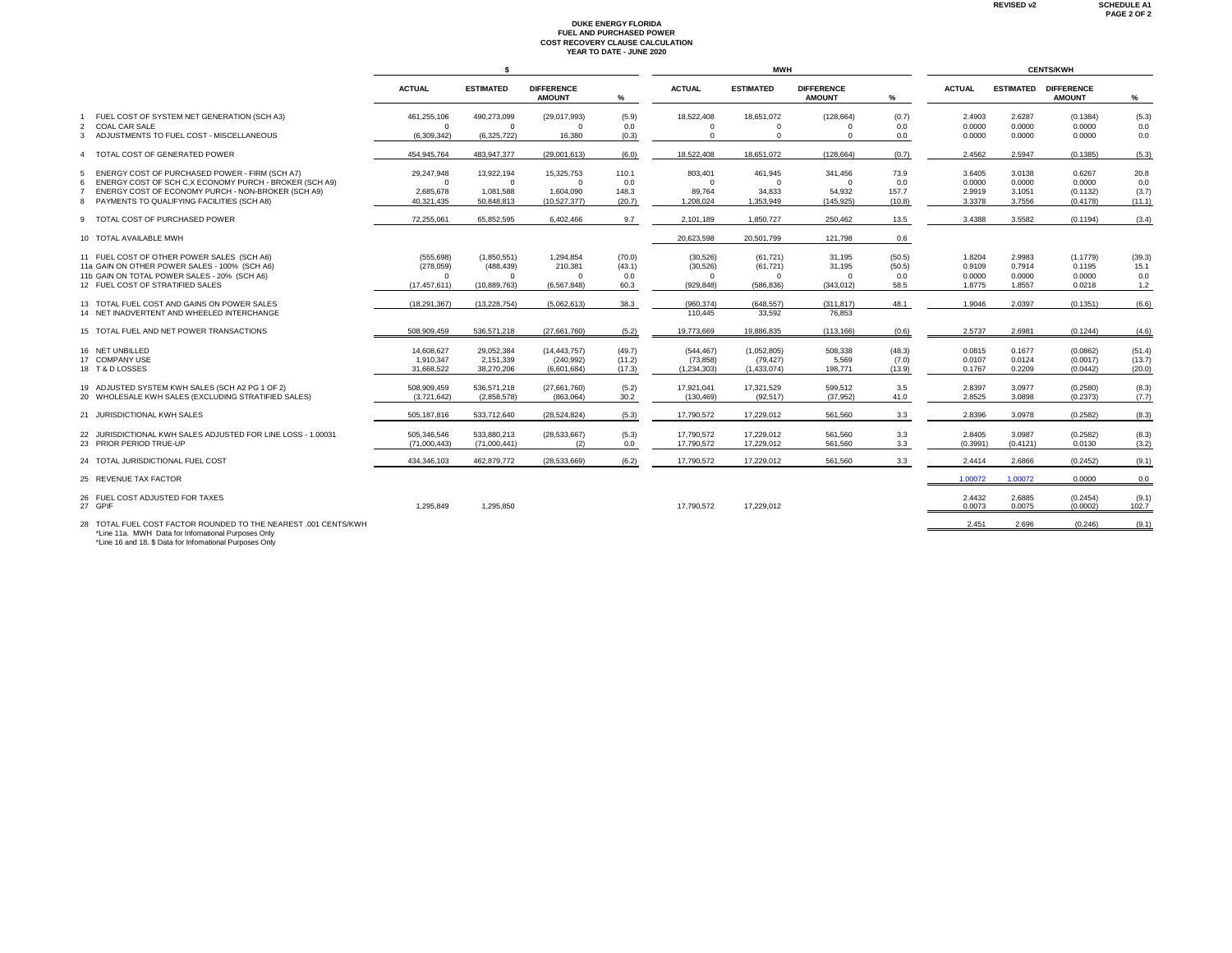# **DUKE ENERGY FLORIDA CALCULATION OF TRUE-UP AND INTEREST PROVISION JUNE 2020**

|                                                                              |                      | <b>CURRENT MONTH</b> |                        | YEAR TO DATE   |                         |                      |                          |                |  |
|------------------------------------------------------------------------------|----------------------|----------------------|------------------------|----------------|-------------------------|----------------------|--------------------------|----------------|--|
|                                                                              | <b>ACTUAL</b>        | <b>ESTIMATED</b>     | <b>DIFFERENCE</b>      | <b>PERCENT</b> | <b>ACTUAL</b>           | <b>ESTIMATED</b>     | <b>DIFFERENCE</b>        | <b>PERCENT</b> |  |
| A. FUEL COSTS AND NET POWER TRANSACTIONS                                     |                      |                      |                        |                |                         |                      |                          |                |  |
| 1. FUEL COST OF SYSTEM NET GENERATION                                        | \$89,708,430         | 104, 154, 357        | (\$14,445,927)         | (13.9)         | \$461,255,106           | \$490,273,099        | (\$29,017,993)           | (5.9)          |  |
| 1a. COAL CAR SALE                                                            | 0                    | $^{\circ}$           | $^{\circ}$             | 0.0            | $\Omega$                | $^{\circ}$           | $\mathbf{0}$             | 0.0            |  |
| 2. FUEL COST OF POWER SOLD                                                   | (211, 899)           | (876, 627)           | 664,728                | (75.8)         | (555, 698)              | (1,850,551)          | 1,294,854                | (70.0)         |  |
| 2a. GAIN ON POWER SALES                                                      | (161, 310)           | (229, 924)           | 68.614                 | (29.8)         | (278, 059)              | (488, 439)           | 210,381                  | (43.1)         |  |
| 3. FUEL COST OF PURCHASED POWER                                              | 9,797,876            | 2,624,843            | 7,173,033              | 273.3          | 29,247,948              | 13,922,194           | 15,325,753               | 110.1          |  |
| 3a. ENERGY PAYMENTS TO QUALIFYING FACILITIES                                 | 7,427,850            | 9,290,881            | (1,863,031)            | (20.1)         | 40,321,435              | 50,848,813           | (10,527,377)             | (20.7)         |  |
| 4. ENERGY COST OF ECONOMY PURCHASES                                          | 188.921              | 114,475              | 74,446                 | 65.0           | 2.685.678               | 1,081,588            | 1,604,090                | 148.3          |  |
| 5. TOTAL FUEL & NET POWER TRANSACTIONS                                       | 106,749,867          | 115,078,005          | (8,328,138)            | (7.2)          | 532,676,411             | 553,786,704          | (21, 110, 292)           | (3.8)          |  |
| 6. ADJUSTMENTS TO FUEL COST:                                                 |                      |                      |                        |                |                         |                      |                          |                |  |
| 6a. FUEL COST OF STRATIFIED SALES                                            | (6, 232, 898)        | (2,833,693)          | (3,399,205)            | 120.0          | (17, 457, 611)          | (10,889,763)         | (6, 567, 848)            | 60.3           |  |
| 6b. OTHER- JURISDICTIONAL ADJUSTMENTS (see detail below)                     | 1,139,918            | 1,136,306            | 3,612                  | 0.3            | (6,309,342)             | (6,325,722)          | 16,380                   | (0.3)          |  |
| 6c. OTHER - PRIOR PERIOD ADJUSTMENT                                          | $\Omega$             | $\Omega$             | $^{\circ}$             | 0.0            | $\Omega$                | $\Omega$             | $\Omega$                 | 0.0            |  |
| 7. ADJUSTED TOTAL FUEL & NET PWR TRNS                                        | \$101,656,887        | \$113,380,618        | (\$11,723,730)         | (10.3)         | \$508,909,459           | \$536.571.218        | (\$27,661,760)           | (5.2)          |  |
| FOOTNOTE DETAIL OF LINE 6b ABOVE<br>N/A - Not used                           | \$0                  | \$0                  | \$0                    |                | \$0                     | \$0                  | \$0                      |                |  |
| N/A - Not used                                                               | $\Omega$             | $\mathbf 0$          | $^{\circ}$             |                | $\Omega$                | $\Omega$             | $^{\circ}$               |                |  |
| UNIVERSITY OF FLORIDA STEAM REVENUE ALLOCATION {Wholesale Portion}           | 750                  | $\mathbf 0$          | 750                    |                | 4,360                   | $\Omega$             | 4,360                    |                |  |
| FPD AGREEMENT TERMINATION                                                    | $\Omega$<br>$\Omega$ | $\Omega$<br>$\Omega$ | $^{\circ}$<br>$\Omega$ |                | $\Omega$<br>$\Omega$    | $\Omega$<br>$\Omega$ | $^{\circ}$<br>$^{\circ}$ |                |  |
| TANK BOTTOM ADJUSTMENT<br>AERIAL SURVEY ADJUSTMENT (Coal Pile)               | $\Omega$             | $\Omega$             | $\Omega$               |                |                         | $\Omega$             | $^{\circ}$               |                |  |
| FPD AGREEMENT TERMINATION                                                    | 1.139.168            | $\Omega$             | 1.139.168              |                | 6.886.139               | $\Omega$             | 6,886,139                |                |  |
| RAIL CAR SALE PROCEEDS                                                       | $\Omega$             | $\Omega$             | $\Omega$               |                | $\Omega$                | $\Omega$             | $\Omega$                 |                |  |
| CITRUS SETTLEMENT FUEL GIVEBACK<br>NET METER SETTLEMENT                      | $\Omega$<br>$\Omega$ | $\Omega$<br>$\Omega$ | $\Omega$<br>$\Omega$   |                | (13,309,268)<br>125,131 | $\Omega$<br>$\Omega$ | (13,309,268)<br>125,131  |                |  |
| 2019 ADJUSTMENT GAIN ON TOTAL POWER SALES - 20% (SCH A6) **                  | $\Omega$             | 0                    | $\Omega$               |                | (15,703)                | $\Omega$             | (15,703)                 |                |  |
| Derivative Collateral Interest                                               | $\Omega$             | $\Omega$             | $\Omega$               |                | $\Omega$                | $\Omega$             | $^{\circ}$               |                |  |
| SUBTOTAL LINE 6b SHOWN ABOVE                                                 | \$1,139,918          | \$0                  | \$1,139,918            |                | (\$6,309,342)           | \$0                  | (\$6,309,342)            |                |  |
| ** Adjustment to correct 2019 customer gain on non-separate wholesale sales. |                      |                      |                        |                |                         |                      |                          |                |  |
| <b>B.</b> KWH SALES                                                          |                      |                      |                        |                |                         |                      |                          |                |  |
| 1. JURISDICTIONAL SALES                                                      | 3,450,387,699        | 3,644,952,420        | (194, 564, 721)        | (5.3)          | 17,790,570,582          | 17,229,011,809       | 561,558,773              | 3.3            |  |
| 2. NON JURISDICTIONAL (WHOLESALE) SALES                                      | 25,960,938           | 18,474,400           | 7,486,538              | 40.5           | 130,468,867             | 92,516,928           | 37,951,939               | 41.0           |  |
| 3. TOTAL SALES                                                               | 3,476,348,637        | 3,663,426,820        | (187,078,183)          | (5.1)          | 17,921,039,449          | 17,321,528,737       | 599,510,712              | 3.5            |  |
| 4. JURISDICTIONAL SALES % OF TOTAL SALES                                     | 99.25                | 99.50                | (0.25)                 | (0.3)          | 99.27                   | 99.47                | (0.20)                   | (0.2)          |  |